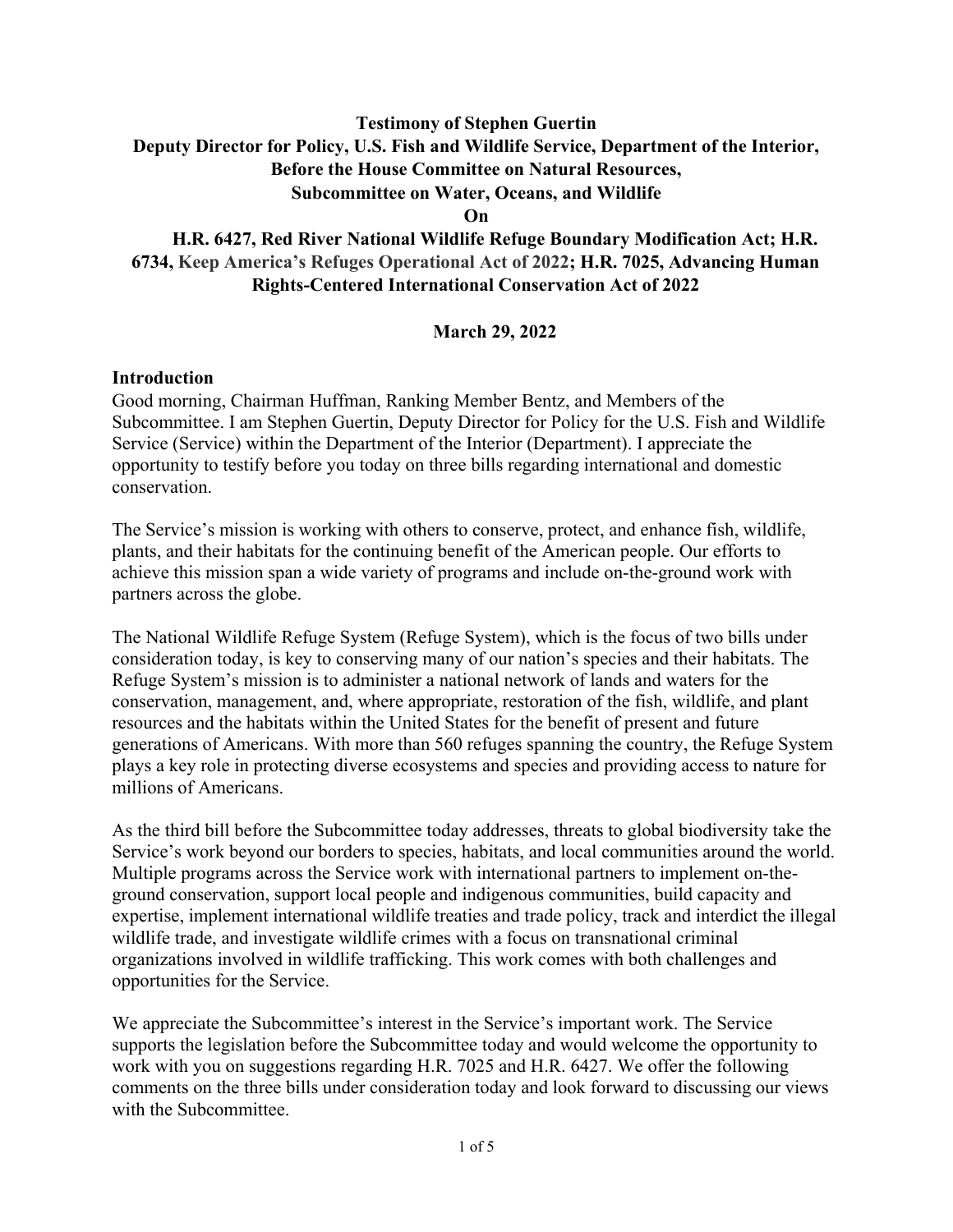#### **H.R. 6427, Red River National Wildlife Refuge Boundary Modification Act**

The Service supports H.R. 6427, which would modify the acquisition boundary at Red River National Wildlife Refuge (Red River NWR). This legislation would expand Red River NWR's acquisition boundary by approximately 3,300 acres to include a tract of land owned by Ducks Unlimited known as the Campbell Tract. The Campbell Tract is located in Caddo and Red River Parishes near the refuge's Bayou Pierre Unit and is one of only a few areas in this part of Louisiana that holds large numbers of wintering waterfowl. H.R. 6427 would help facilitate future efforts to conserve this prime wildlife habitat for generations to come. This legislation would not immediately add any land to Red River NWR, nor would it confer any new restrictions, conditions, or requirements on the landowner within the acquisition boundary. The bill would authorize the Service to acquire lands for the refuge within the new boundary area. The Service only purchases lands from willing sellers.

Red River NWR was added to the Refuge System in 2002 following the enactment of the Red River National Wildlife Refuge Act (P.L. 106-300). The refuge consists of more than 15,800 acres divided amongst a headquarters unit in the Shreveport/Bossier City metroplex and four additional units throughout the Red River Valley. By law, the Service may acquire up to 50,000 acres of lands and waters within a five-parish area of the Red River Valley. The Service may only purchase fee title or conservation easements within the refuge's approved acquisition boundary.

While the Red River Valley is one of the most altered ecosystems in Louisiana, Red River NWR is situated in protected bottomland hardwood forests and wetlands in the northwestern portion of the state. This area provides important habitat for migrating ducks and geese that use the Central and Mississippi flyways, and one of the refuge's primary goals is to protect and re-establish bottomland hardwood forests for migrating and wintering waterfowl, songbirds, and other wildlife.

In addition, Red River NWR offers premier recreational opportunities to the American public. In 2020, Red River NWR welcomed more than 209,000 visitors to hunt, fish, canoe, kayak, and observe and photograph wildlife. According to a 2017 report, visits to Red River NWR generate more than \$1.8 million annually in economic output and more than \$500,000 annually in job outcome.

H.R. 6427 would facilitate the Service's ongoing collaboration with Ducks Unlimited to protect key habitat for wintering and migratory waterfowl. If acquired, the lands and waters in the expanded acquisition boundary would advance refuge management objectives by providing food and sanctuary to support continental waterfowl populations. Such acquisitions would create additional acreage for waterfowl hunting as well as for bird watching. Additionally, these acquisitions would increase access to nature for surrounding urban communities and support the America the Beautiful initiative, which aims to conserve 30 percent of U.S. land and water by 2030.

Although the Service has the authority to modify the refuge's acquisition boundary administratively, this legislation would accelerate conservation efforts by eliminating the time and expense associated with an administrative expansion. The boundary expansion would not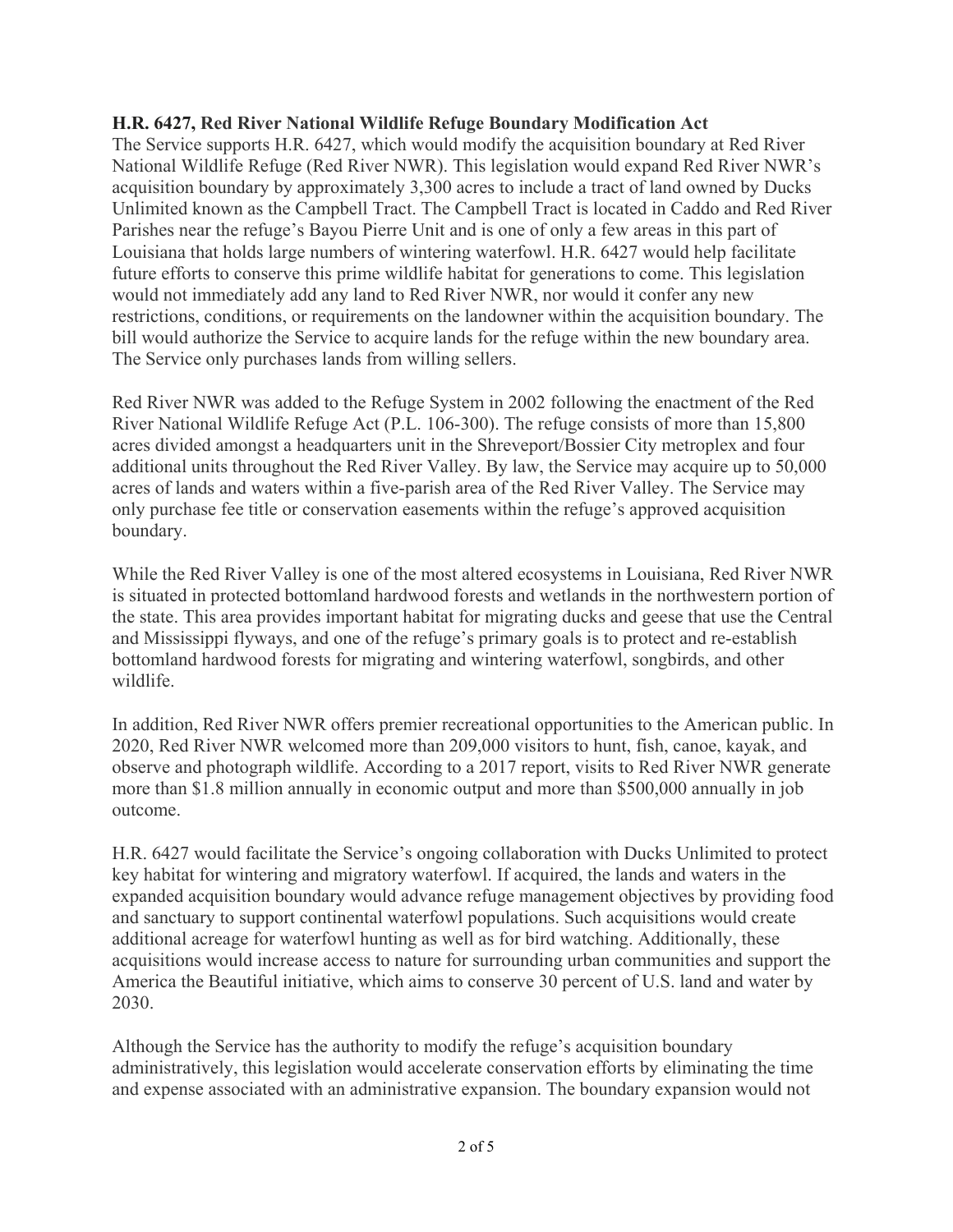result in the immediate acquisition of land and water for the refuge; rather, it would provide an additional option for future land acquisition, provided the availability of funding and a willing seller. This legislation would not confer any additional restrictions on Ducks Unlimited, or any future owners of the property, instead providing them with another option for use of their land.

Red River NWR consists of five separate units. The Campbell Tract, if acquired, would create an additional separate unit. However, the Service notes that there is a possibility of connecting the acquisition boundary of the Campbell Tract to the existing refuge acquisition boundary for the Bayou Pierre Unit due to the close proximity of the Campbell Tract to the Bayou Pierre Unit. Depending on availability of funds and the presence of willing sellers, this could enhance habitat connectivity and create new wildlife corridors. The Service would welcome the opportunity to discuss with the Subcommittee and sponsor the possibility of additional modifications to the acquisition boundary to achieve this goal.

## **H.R. 6734, Keep America's Refuges Operational Act of 2022**

H.R. 6734 would amend the Fish and Wildlife Act of 1956 to reauthorize appropriations for the Refuge System's volunteer programs, community partnerships, and education programs for fiscal years 2022 through 2026. It would also reauthorize provisions authorizing the Department to accept and use gifts, devises, and bequests for the benefit of the Service.

These programs were first authorized by the National Wildlife Refuge System Volunteer and Community Partnerships Enhancement Act of 1998 (Enhancement Act), which amended the Fish and Wildlife Act of 1956. Recognizing the value of volunteer, partner, and education programs in bolstering the Refuge System's limited resources and fostering greater public awareness of national wildlife refuges, the Enhancement Act codified and expanded the Service's authorities to administer these programs. It also authorized \$2,000,000 for each fiscal year 1999 to 2004 to carry out these activities. This funding has since been reauthorized several times through bipartisan legislation.

The Service supports H.R. 6734. Refuge System volunteer, partnership, and education programs greatly enhance the Refuge System's ability to meet its mission and play a key role in connecting communities to nature.

Volunteers are essential to the Service's administration of the Refuge System. Representing a wide range of ages, backgrounds, and interests, volunteers do everything from building and maintaining trails to leading tours and field trips to restoring degraded habitats. Their commitment to the Refuge System adds up in a major way. Even during the pandemic, in fiscal year 2021, more than 11,000 volunteers donated 68,879 hours of their time to benefit the Refuge System. This was equivalent to 318 full-time Refuge employees and amounted to an economic contribution of more than \$18.5 million dollars. Our volunteers' generosity and commitment to the Refuge System enables important work that otherwise would not be accomplished.

Community-based partnerships with refuge Friends organizations similarly enhance the Refuge System's capacity to meet its statutory mission. Nearly 200 locally organized, non-profit organizations are dedicated to supporting the mission of their local refuge or refuge complex. By building strong connections between communities and refuges and providing valuable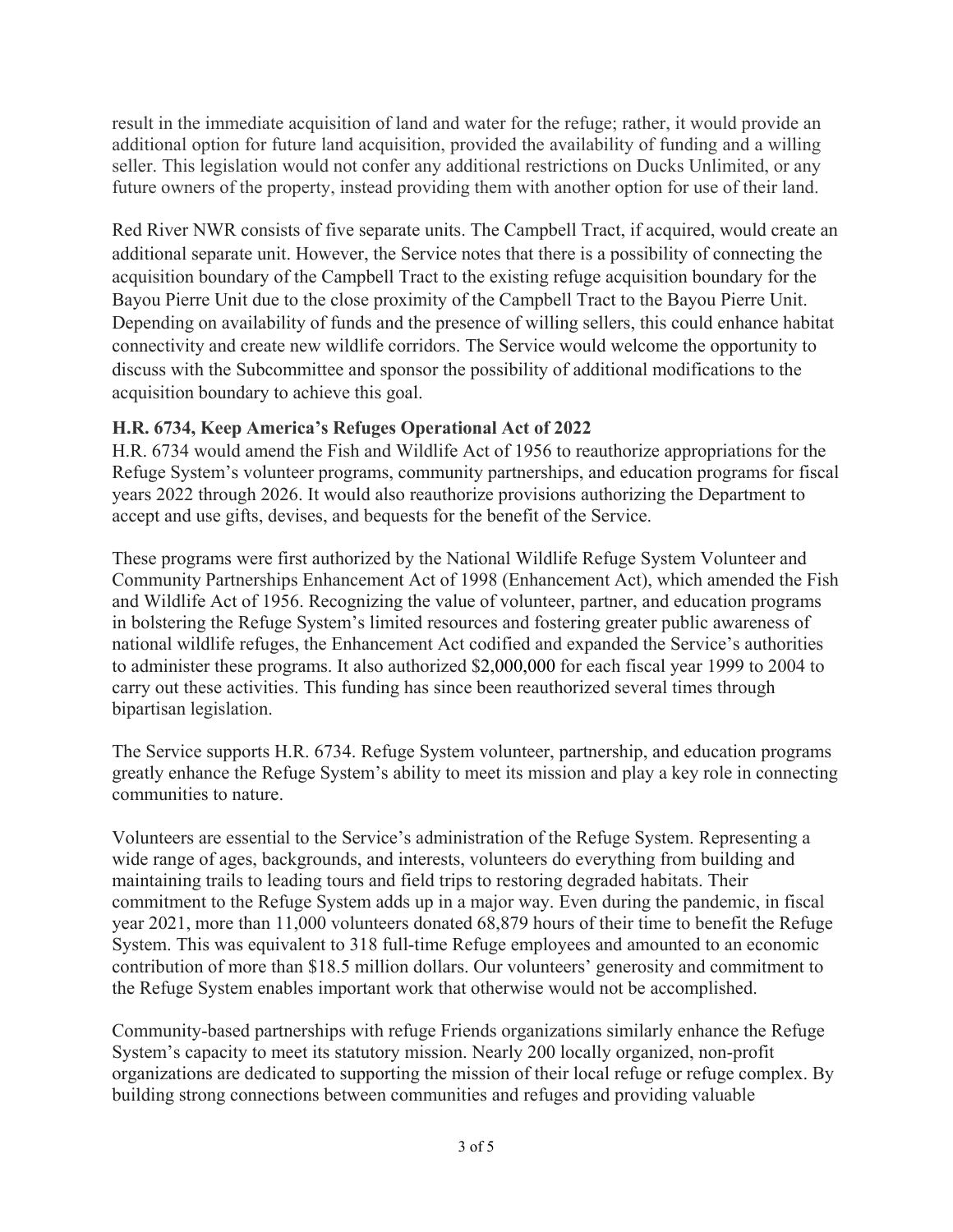fundraising, advocacy, and volunteer services, Friends groups make the Service's conservation efforts go further.

Refuge System education programs are similarly important in connecting families and people of all ages to the outdoors and building a new generation of environmental stewards. National wildlife refuges are living laboratories that help students learn science, math, local history, and language arts through hands-on experiences in nature. In typical years, more than 700,000 students and teachers use refuges as their outdoor classrooms.

## **H.R. 7025, Advancing Human Rights-Centered International Conservation Act of 2022**

H.R. 7025 would establish processes and procedures for the Department, Service, and Service grantees to respond to credible allegations of human rights violations in foreign countries. H.R. 7025 would provide the Service and the Department additional tools to respond to credible allegations of violations of human rights. The Service supports the goals of H.R. 7025 and would welcome the opportunity to discuss the matters addressed in this testimony as well as additional clarifying suggestions with the sponsor and the Subcommittee.

H.R. 7025 would prohibit the Service from supporting a foreign security force if there is a credible allegation of a human rights violation, unless effective steps have been taken to bring the offender(s) to justice and prevent violations in the future. The Service would welcome the opportunity to discuss some of the terms and definitions used in these sections to ensure clarity.

H.R. 7025 would require the Service and Department of State to share lists of all foreign security forces receiving financial support from the Service and to vet those individuals and units. The Service agrees that vetting of foreign security forces supported by the Service should occur. We support the goal of this provision and would welcome the opportunity to discuss alternatives to ensure the most effective and efficient implementation of vetting of foreign security forces supported by the U.S. government.

The legislation would require grantees of the Service to implement a social safeguards plan and procedures to address violations of the human rights policy of the organization. H.R. 7025 would establish a process for grantees to report credible allegations of human rights violations to the Service, and for the Service to report those allegations to the Inspector General and foreign governments. The Service would welcome the opportunity to discuss potential unintended consequences of these provisions.

H.R. 7025 would also require the Service to perform financial and programmatic audits of grantees and ties financial award agreements made by the Service to existing regulations. The Service would welcome the opportunity to discuss existing regulations and authorities with the sponsor and Subcommittee.

Global biodiversity faces ever-growing and evolving threats, including climate change, wildlife trafficking, rapid habitat loss, and disease, which are pushing species to extinction and threatening human well-being in many parts of the world. Congress has tasked the Service with conserving the world's at-risk species and habitats with financial-assistance programs such as the Multinational Species Conservation Acts. Additionally, Congress has provided foreign assistance funding through annual appropriations to provide financial assistance to partners to combat